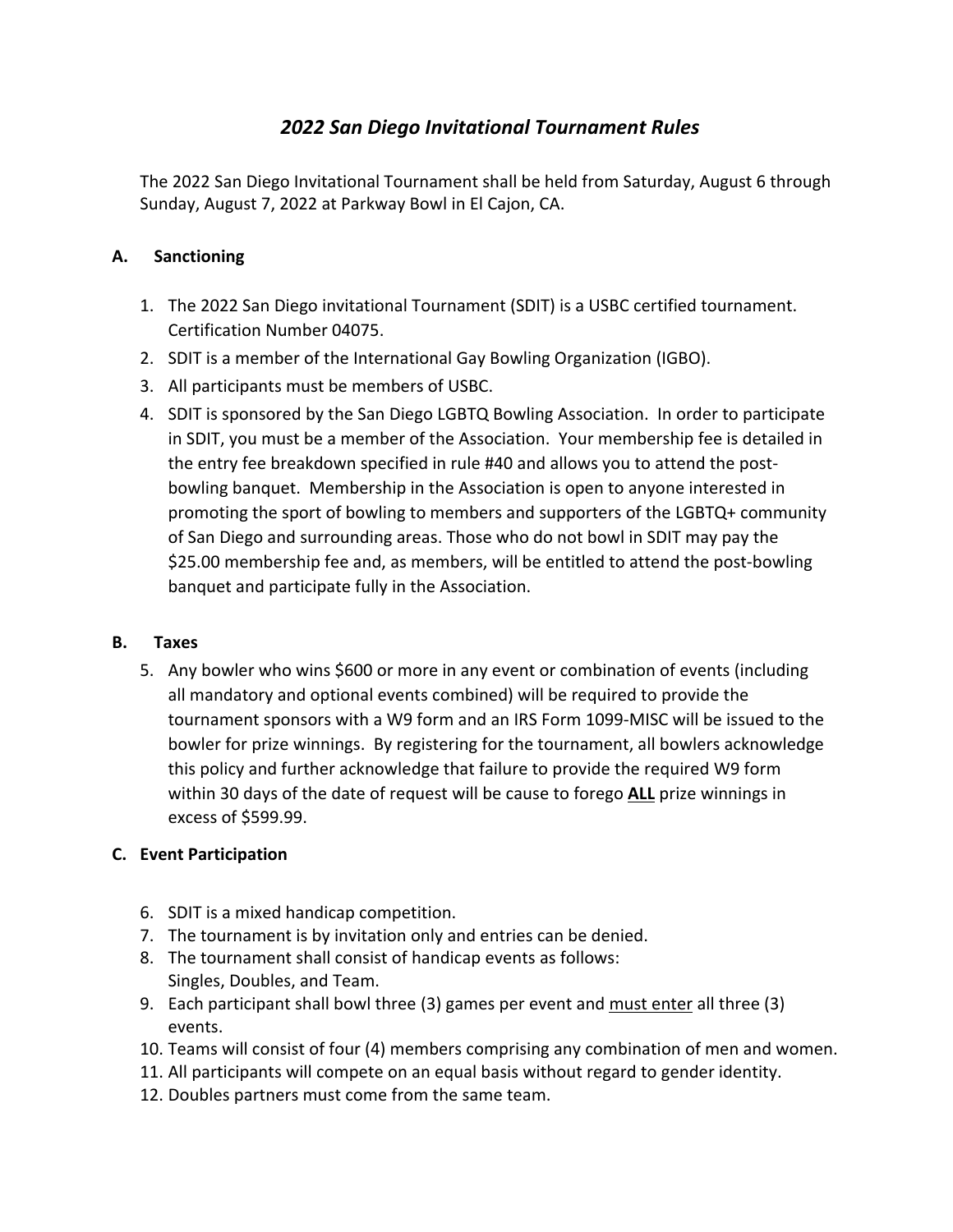- 13. Each participant may only bowl once in each event.
- 14. Professional bowlers may bowl in the SDIT. However, only one (1) professional bowler per team will be allowed.
	- a. A professional bowler is defined as any person who has been a "card‐carrying" member of a professional bowling organization within the twelve (12) months immediately preceding the SDIT.
	- b. Professional bowlers must identify themselves as such at the time of registration.

## **D. Awards and Prizes**

- 15. All cash awards shall be based on the total pins plus assigned handicap for each event except for optional events as defined below.
- 16. Awards will be given for the highest Singles, Doubles, and Team scores. The awards ratio for each event shall be at least 1:10.
- 17. A tie in any position will result in the sum of the prizes being aggregated for the tied positions and divided equally by the number of ties for that placement.
- 18. Prizes will be distributed via check or electronic payment payable in US currency within thirty (30) days of the completion of the tournament, barring any protests and subject to rule B5 above.

## **E. Entering Averages**

- 19. Any bowler entering SDIT must have an established ten‐pin average acceptable to USBC. The following rules shall be used to determine the entering average:
	- a. The bowler's highest 2021‐2022 fall/winter single league average of 21 games or more shall be used unless;
	- b. The bowler's IGBO TAD covering the period July 25, 2021 thru July 24, 2022 with a minimum of 18 games is one (1) or more pins higher than (a), in which case IGBO TAD shall be used.
		- i. For bowlers who register after July 14, 2020, the IGBO TAD in place at the time the bowler's registration is completed and accepted shall be used.
	- c. If none of the above is available, the bowler's 2020‐2021 USBC highest book average (including winter and summer leagues) with a minimum of 21 games.
	- d. 2022 Summer league averages shall not be used unless none of the above are available. If none of the above are available, the highest July 24, 2022 average with a minimum of 21 games will be used.
	- e. If none of the above averages are available and, due to COVID shutdown, the bowler believes that the average specified in E19h below is inappropriate, the bowler may make an appeal in writing to the Tournament Director for consideration of alternate averages. All decisions on such appeals shall be at the tournament director's sole discretion.
	- f. SDIT has opted out of USBC Rule 319(a)(2).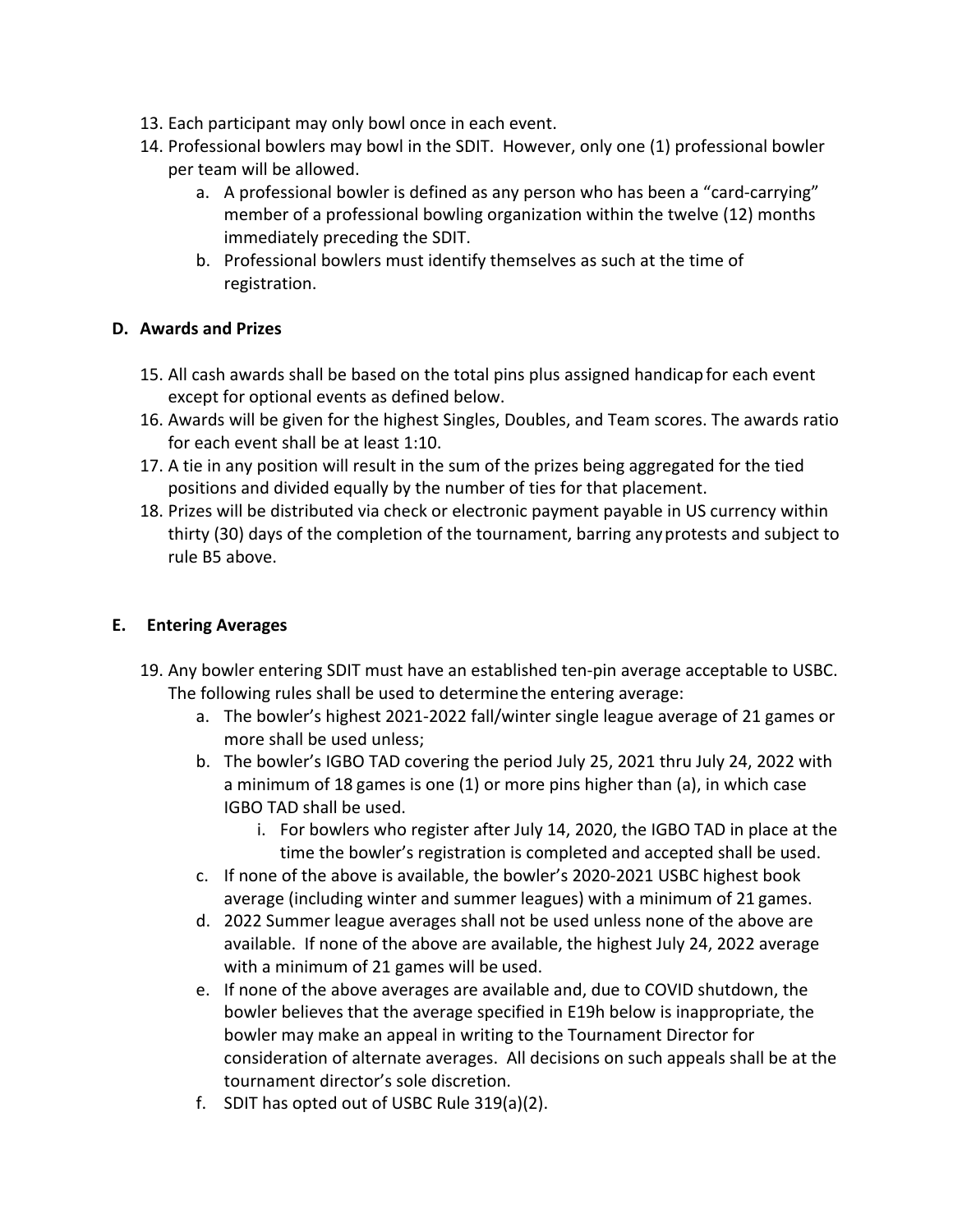- g. Averages resulting from sport bowling leagues will be accepted using the USBC sport bowling average conversion chart to determine entering average if none of the above averages are available.
- h. If none of the above are available, an entering average of 225 will be used.

The above averages must be verified with one of the following documents: Bowl.com average verification League standing sheet provided by league secretary Photocopy of book average IGBO TAD

- 20. A bowler is required to adjust their entering average if, during the 12-month period immediately preceding SDIT, the cumulative average for all, but not less than, 21 tournament games in which the bowler has participated, exceeds the average used for entry by one (1) or more pins. **It is solely and entirely the bowler's responsibility to submit this adjustment, in writing, before the end of the first frame of tournament play. Failure to accurately report these scores shall be cause for disqualification and forfeiture of entry fees and prize winnings if discovered; regardless of whether the discovery is before, during or after tournament play.**
- 21. The handicap for the tournament shall be based on 90% of the difference between the bowler's entering average and a scratch score of 225. Negative handicap will not be used.

## **F. Re‐rate Policy**

- 22. The Tournament Director has the authority to adjust the entering average of any bowler in accordance with USBC rule 319(e). A bowler unwilling to accept an average adjustment shall be entitled to a full refund for that event.
- 23. Average adjustments will be applied as set forth under USBC Tournament Rules. All average adjustments will be completed prior to any event.
- 24. It is the bowler's responsibility to verify the accuracy of their own entering average, whether originally submitted by the bowler, their team captain or others. If the submitted average is lower than required and results in a lower classification or more handicap, the bowler's score is disqualified in accordance with USBC Rule 319(a)(3).
- 25. SDIT has waived USBC Rule 319(d) and does not require bowlers to report winnings from prior tournaments.

## **G. Attendance and Substitutes**

- 26. It is solely and entirely the bowler's responsibility to be present at the assigned lanes at the time of bowling.
- 27. Complete Doubles and Team entrants must be present for bowling each event. If a team member or doubles partner is not present, an authorized substitute may be used. If no substitute is available, a zero score will be used for the missing bowler(s) unless the absence is due to illness or injury as specified in rule 30.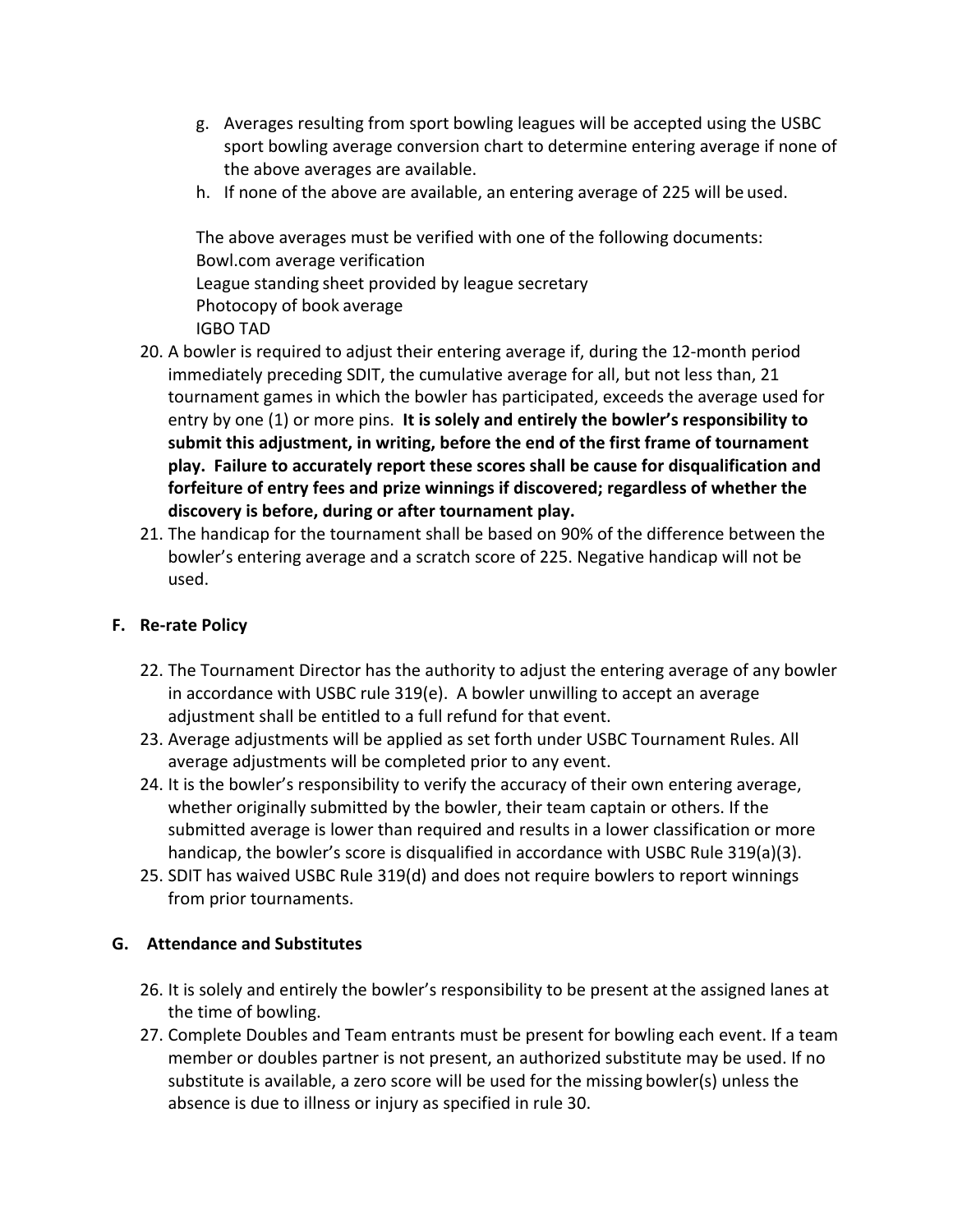- 28. Late bowlers will begin bowling in the frame in which they are ready, with prior frames being scored as zero. No practice balls will be allowed for late bowlers.
- 29. Substitutes may bowl at the discretion of the Tournament Director. Their entering average must comply with SDIT Rules.
- 30. In the event a bowler cannot participate in the tournament or complete any single event due to illness or injury, an authorized substitute may be used.
	- a. Substitutes may not begin bowling mid‐game. The entry of a substitute must be at the beginning of a game.
	- b. If no substitute is available, the injured/ill bowler may take their entering average minus ten (10) pins plus handicap as their score for any incomplete games in Doubles and Team events only. In the Singles event, an injured or ill bowler without a substitute shall take a score of zero (0).
	- c. Bowlers who have withdrawn due to illness or injury will not be permitted to re‐ enter the tournament.
	- d. Bowlers who do not participate due to injury or illness as specified in this section and for whom a substitute is not available and who take their average minus 10 pins shall be limited to a maximum payout of the total amount of their entry fee paid for all prize winnings in the tournament.
- 31. There shall be ten (10) minutes of practice allowed before each event.

## **H. Entry Requirements**

- 32. The entry fee shall be \$120.00
	- a. Entries received after midnight on July 10, shall be assessed a \$20.00 late charge
- 33. Entry must be completed online. The entry fee must be paid online by PayPal.
- 34. Registration will close at midnight on July 25, 2022.
- 35. Entries shall be limited to a maximum of 160 bowlers. Once this maximum has been reached, no further entries shall be accepted.
	- a. Additional bowlers or squads may be added at the discretion of Tournament Management provided said capacity or squad(s) are added prior to the start of the first event.
- **36. Entries are not considered accepted without all required information and payment in full for the tournament entry and, if applicable, late charge.**
- 37. Partial team entries will be accepted and tournament management will make every effort to fill vacancies.
- 38. Once an entry has been accepted, no refunds will be issued except as specified in rule 22.
- 39. Bowlers who have "free entry" certificates must indicate such on their online entry and present said certificate **prior to** completing online payment.
	- a. "Free entry" certificates must be redeemed by July 1, 2022. Failure to register and redeem the certificate by this date renders the certificate void.
	- b. No refunds shall be issued for bowlers who have failed to present the "free entry" certificate prior to payment.